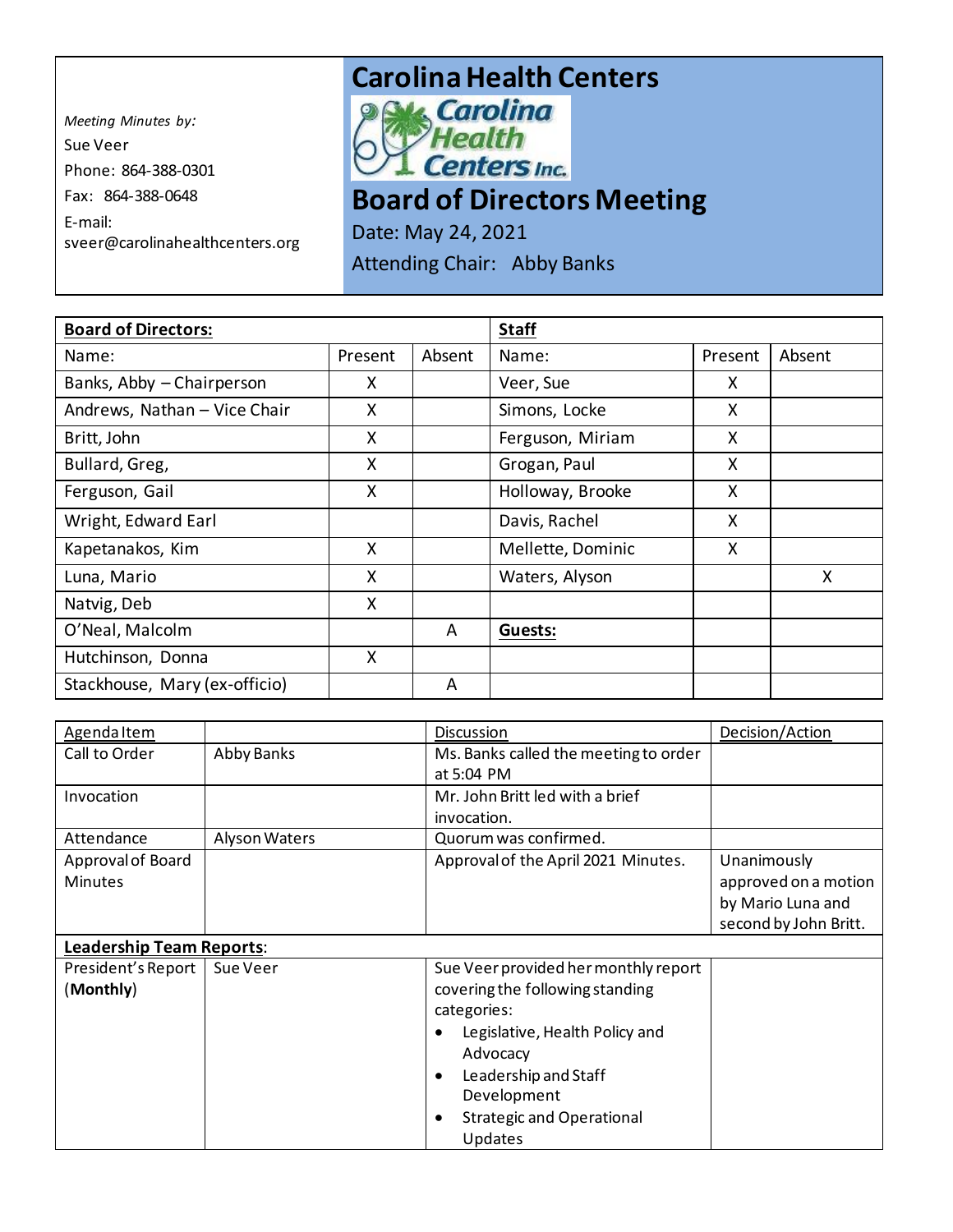|                  |                  | Partnership and Affiliations<br>$\bullet$      |                      |
|------------------|------------------|------------------------------------------------|----------------------|
|                  |                  | <b>Consulting Activities</b><br>$\bullet$      |                      |
|                  |                  | Of note:                                       |                      |
|                  |                  | State appropriation for health                 |                      |
|                  |                  | center funding going to                        |                      |
|                  |                  | conference committee at \$5                    |                      |
|                  |                  | million.                                       |                      |
|                  |                  | HRSA has notified that                         |                      |
|                  |                  | manufacturers that refusal to ship             |                      |
|                  |                  | 340B priced drugs to contract                  |                      |
|                  |                  | pharmacies is in violation of 340B             |                      |
|                  |                  | statute and ordered them to                    |                      |
|                  |                  | come into compliance and                       |                      |
|                  |                  | possibly pay damages to impacted               |                      |
|                  |                  | covered entities.                              |                      |
|                  |                  | Of note, SV and Dr. Dominic<br>$\bullet$       |                      |
|                  |                  | Mellette have begun the UCLA                   |                      |
|                  |                  | Executive Healthcare Leadership                |                      |
|                  |                  | Program.                                       |                      |
|                  |                  | <b>CHC received the Workforce</b><br>$\bullet$ |                      |
|                  |                  | Development Grant that was                     |                      |
|                  |                  | referenced last month and was                  |                      |
|                  |                  | awarded \$5,000 above the                      |                      |
|                  |                  | requested amount. Funds will be                |                      |
|                  |                  | used for middle management                     |                      |
|                  |                  | training focusing on reducing                  |                      |
|                  |                  | racial and ethnic health                       |                      |
|                  |                  | disparities.                                   |                      |
|                  |                  | Activities related to both Board               |                      |
|                  |                  | development and Strategic                      |                      |
|                  |                  | Planning will be referenced in                 |                      |
|                  |                  | those committee reports.                       |                      |
|                  |                  | A copy of the report will be retained          |                      |
|                  |                  | with the official copy of the minutes.         |                      |
| Organizational   | Paul Grogan      | Mr. Grogan provided the Monthly                |                      |
| Performance      |                  | Organizational Performance Report              |                      |
| report (Monthly) |                  | covering utilization and financial             |                      |
|                  |                  | performance for the month of March.            |                      |
|                  |                  |                                                |                      |
|                  |                  | A copy of the report and attachments           |                      |
|                  |                  | will be retained with the official copy        |                      |
|                  |                  | of the minutes.                                |                      |
| <b>CMO Repot</b> | Dr. Locke Simons | Dr. Simons provided the monthly                |                      |
| (Monthly)        |                  | review of quality measures.                    |                      |
|                  |                  | Dr. Simons provided an overview of             | Unanimously          |
|                  |                  | the Quality Improvement Plan which             | approved by the full |
|                  |                  | had previously been distributed for            | board on a motion by |
|                  |                  | Board review. He noted that the plan           | Greg Bullard and     |
|                  |                  | had been modified to incorporate the           | second by Nate       |
|                  |                  | additional online patient experience           | Andrews.             |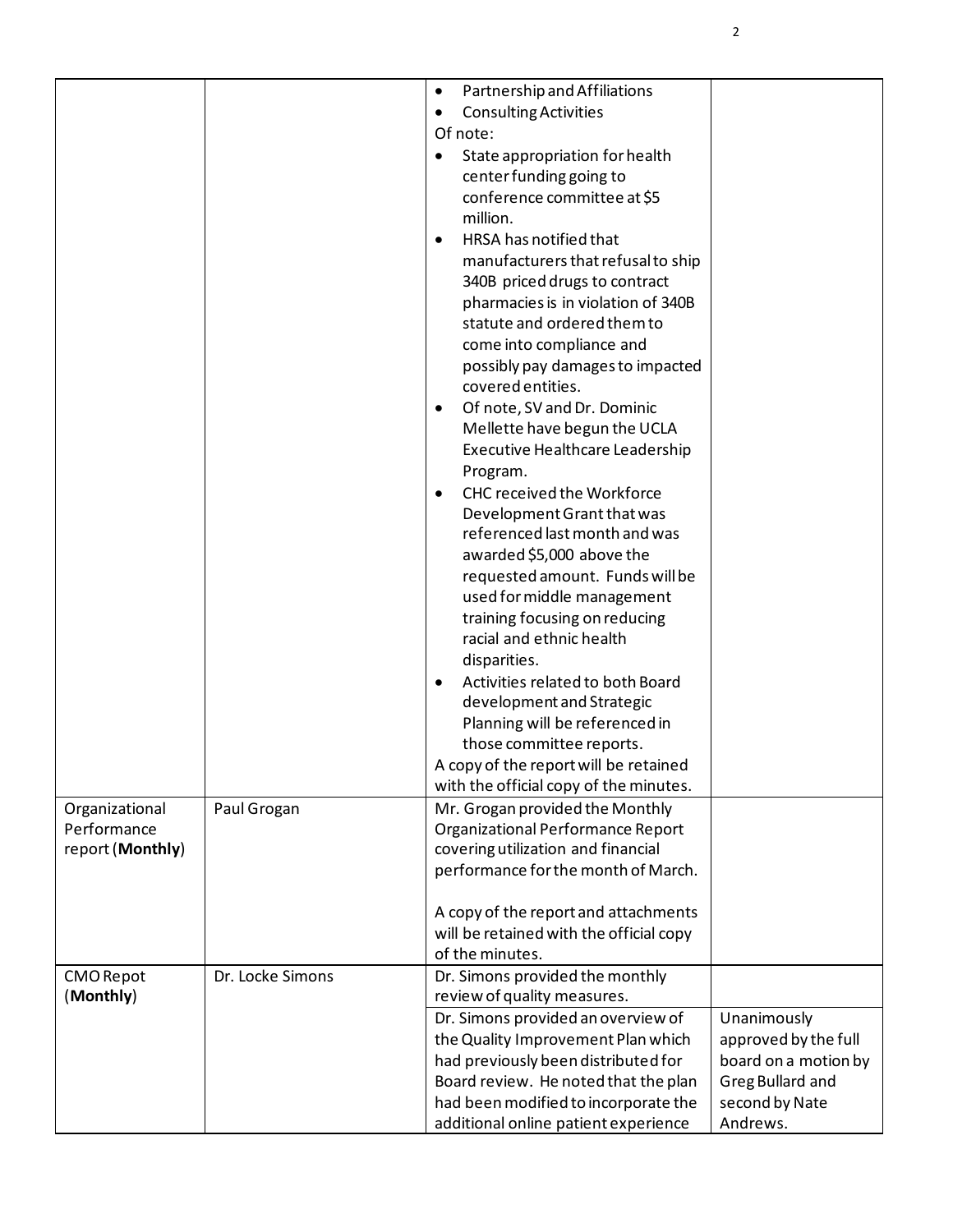| <b>Distribution Only:</b>              | <b>Quality and Population</b><br>$\bullet$<br><b>Health Measures</b><br>Monthly RX Dashboard<br>$\bullet$<br><b>Beckman Center for</b><br>$\bullet$<br>Mental Health<br><b>CHC Behavioral Health</b><br>Coordinator's Report | monitoring survey administered by<br>the Development and Compliance<br>Division. There were no questions<br>and Dr. Simons asked for approval of<br>the 2021 QI Plan.<br>Dr. Simons' full report will be retained<br>with the official copy of the minutes.                                                                                                                                                                          |                                                                                                                                                                                                                                                                        |
|----------------------------------------|------------------------------------------------------------------------------------------------------------------------------------------------------------------------------------------------------------------------------|--------------------------------------------------------------------------------------------------------------------------------------------------------------------------------------------------------------------------------------------------------------------------------------------------------------------------------------------------------------------------------------------------------------------------------------|------------------------------------------------------------------------------------------------------------------------------------------------------------------------------------------------------------------------------------------------------------------------|
| <b>Committee Reports:</b>              |                                                                                                                                                                                                                              |                                                                                                                                                                                                                                                                                                                                                                                                                                      |                                                                                                                                                                                                                                                                        |
| Executive<br>Committee                 | Abby Banks                                                                                                                                                                                                                   | No activity to report.                                                                                                                                                                                                                                                                                                                                                                                                               |                                                                                                                                                                                                                                                                        |
| Development<br>Committee               | John Britt                                                                                                                                                                                                                   | Mr. Britt discussed the meetings held<br>in the last months: one to consider<br>revisions to the Board development<br>Plan and the second to interview<br>proposed board candidate Johanna<br>Bishop. The Board Development Plan<br>with revisions highlighted was<br>previously distributed for Board<br>review. There were no questions.<br>Mr. Britt officially proposed Ms.<br>Bishop as a nominee to the Board of<br>Directors. | Approval of the<br>revised Board<br>development Plan<br>and the nomination<br>of Ms. Johanna<br>Bishop came as a<br>committee<br>recommendation.<br>The recommendation<br>was seconded by<br>Kimberly Kapetanakos<br>and unanimously<br>approved by the full<br>Board. |
| Finance<br>Committee                   | Donna Hutchinson                                                                                                                                                                                                             | The Finance Committee met and<br>reviewed the full operating budget for<br>FY22, which includes a 5% increase to<br>the pay scales. It was noted that this<br>is a conservative budget proposing a<br>\$2.3 million positive margin. The<br>Finance Committee recommends<br>approval of the budget inclusive of<br>the pay scale adjustment.                                                                                         | Approval of this policy<br>comes as a<br>recommendation by<br>the Finance<br>Committee. The<br>recommendation was<br>seconded by Deborah<br>Natvig unanimously<br>approved by the full<br>Board.                                                                       |
| <b>Strategic Planning</b><br>Committee | Deborah Natvig                                                                                                                                                                                                               | Ms. Natvig reviewed the proposed<br>Strategic Planning schedule that was<br>previously sent out for board review.<br>Hearing no objection to the dates,<br>staff will proceed with identifying<br>venues for the meetings.                                                                                                                                                                                                           |                                                                                                                                                                                                                                                                        |
|                                        | <b>Discussion Action Items: Standing Agenda items</b>                                                                                                                                                                        |                                                                                                                                                                                                                                                                                                                                                                                                                                      |                                                                                                                                                                                                                                                                        |